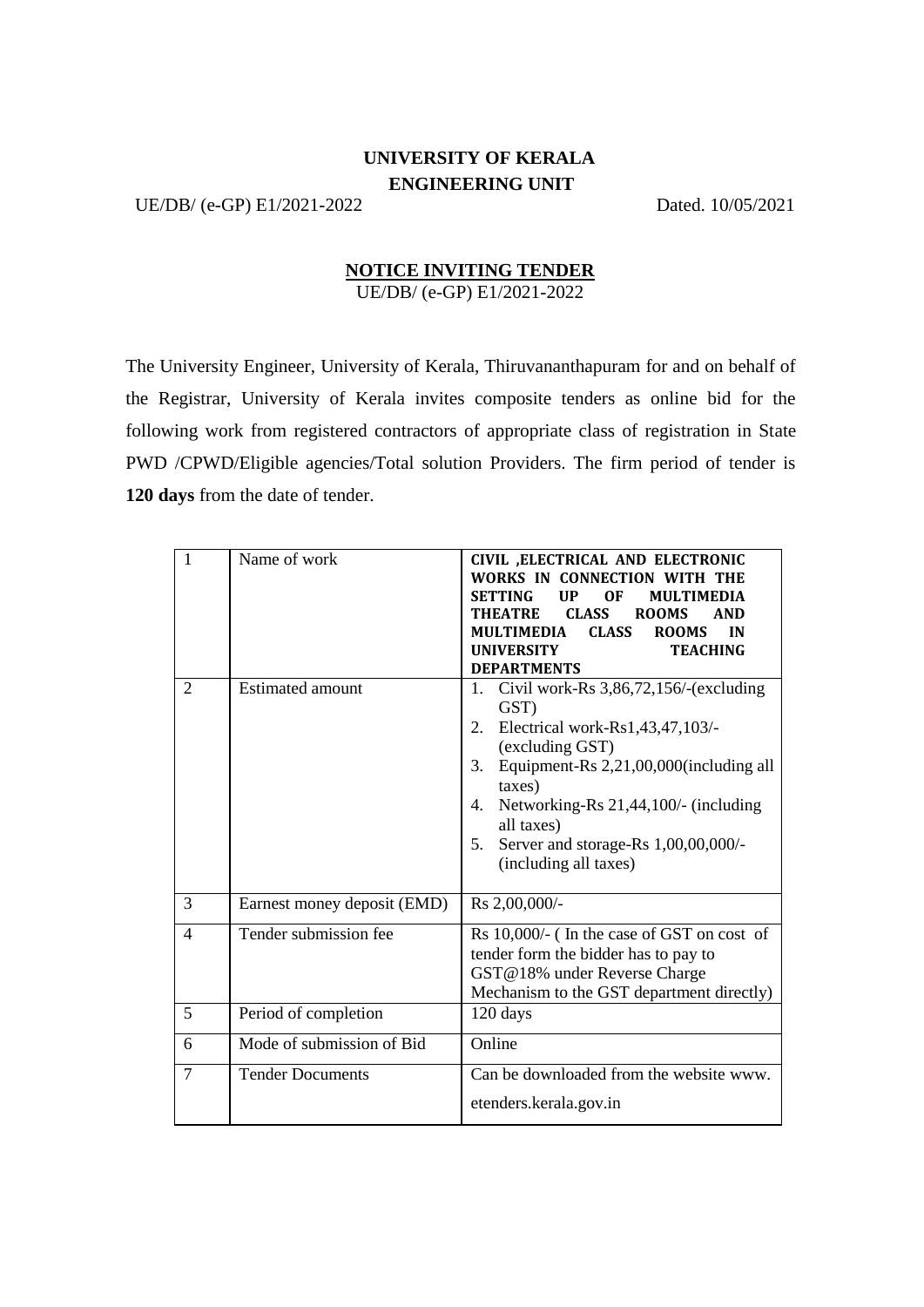| 8  | Last<br>date<br>Time<br>of<br>and      |                                                                                    |
|----|----------------------------------------|------------------------------------------------------------------------------------|
|    | submission<br>of<br>tenders<br>by      | 31.05.2021, 5.00 pm                                                                |
|    | online                                 |                                                                                    |
| 9  | Time<br>$\sigma$ f<br>Last date<br>and |                                                                                    |
|    | submission<br>of                       | 02.06.2021, 3.30 pm                                                                |
|    | relevant                               |                                                                                    |
|    | documents by speed post                |                                                                                    |
| 10 | Date, time and venue of pre-bid        | 24.05.2021,11 am at Registrar's cabin at<br>SH Campus, Palayam, Thiruvanathapuram. |
|    | meeting                                | Phone no. 0471-2305631                                                             |
| 11 | Date and time of opening of            | 02.06.2021, 4.00 pm                                                                |
|    | Technical bid                          |                                                                                    |
| 12 | Date and time of opening of            | Will be intimated after Technical                                                  |
|    | financial bid                          | bid evaluation.                                                                    |
|    |                                        |                                                                                    |
| 13 | Class of contractor                    | 1. Composite category of PWD/CPWD/A                                                |
|    |                                        | class Civil contractor/Eligible agency /Total                                      |
|    |                                        | solution provider                                                                  |
|    |                                        | 2. The bidder/Joint Ventured firm should                                           |
|    |                                        | have PWD A class electrical license with                                           |
|    |                                        | experience in HT installation.                                                     |

All relevant documents can be downloaded in A4 plain size paper free of cost from the website [www.etenders.kerala.gov.in.](http://www.etenders.kerala.gov.in/) **Duly filled up and signed documents as mentioned below should also be sent to the Registrar, University of Kerala Palayam Thiruvananthapuram** , pin- 695034,by speed post so as to reach before the date and time specified. The cover containing the documents should super scribe the name of work, tender number, and last date of submission of tender. Documents to be submitted along with bid through online/speed post.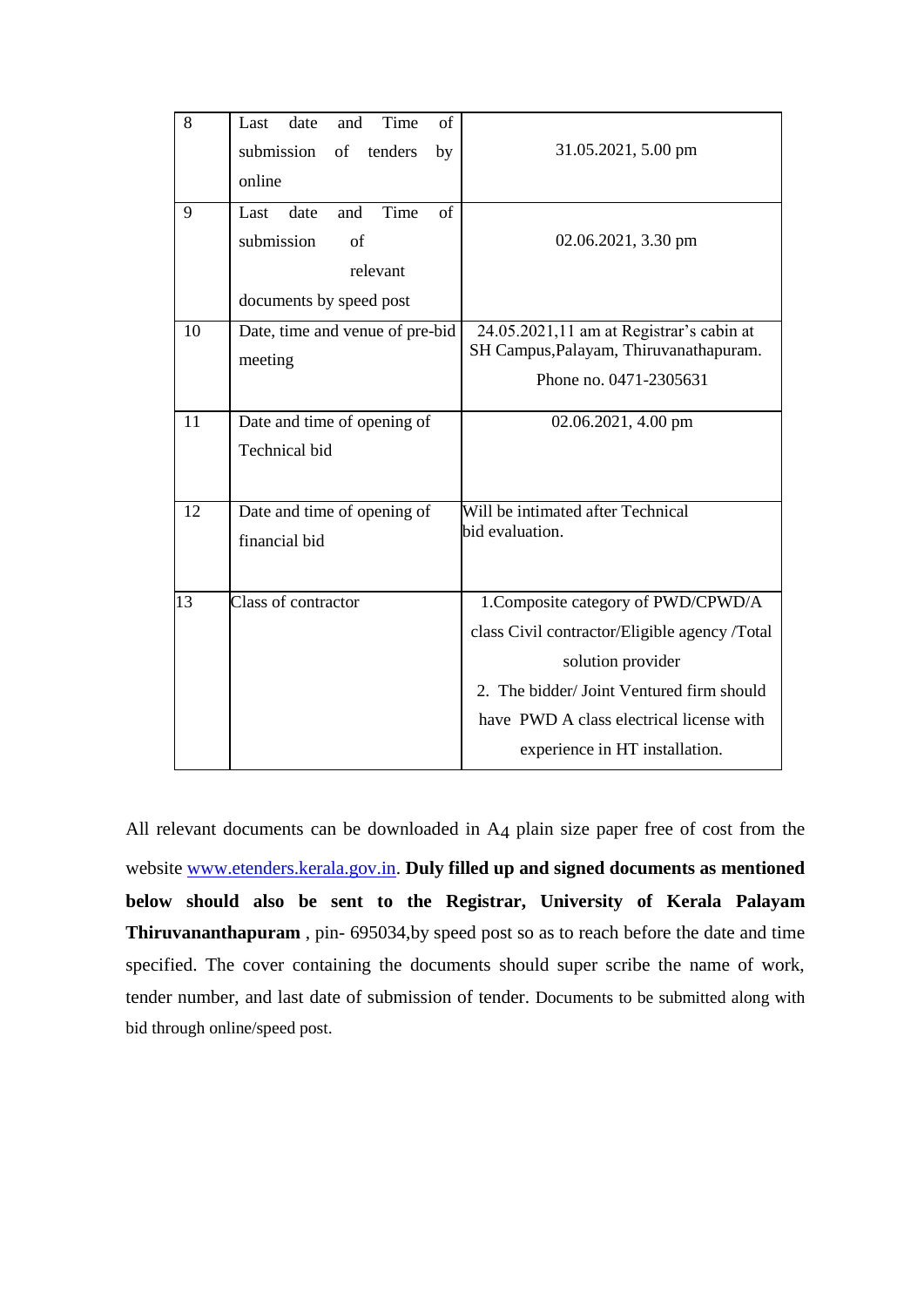| SI.No | Through online                                                                                                                        | Through speed post                                                                                                                                                                                                                                                                                                             |
|-------|---------------------------------------------------------------------------------------------------------------------------------------|--------------------------------------------------------------------------------------------------------------------------------------------------------------------------------------------------------------------------------------------------------------------------------------------------------------------------------|
|       |                                                                                                                                       | Packet 1                                                                                                                                                                                                                                                                                                                       |
| 1.    | Scanned copy of check List                                                                                                            | <b>Check List</b>                                                                                                                                                                                                                                                                                                              |
| 2.    | contractor<br>license<br>PWD/CPWD                                                                                                     | Scanned copy of valid Company Copy of valid Company registration<br>registration certificate/ A class Civil certificate/ A class Civil contractor<br>from license from PWD/CPWD attested<br>by a Gazetted Officer                                                                                                              |
| 3.    | Ventured firm                                                                                                                         | Scanned copy of PWD A class Copy of PWD A class electrical<br>electrical license with experience in license with experience in HT<br>HT installation of the bidder/Joint installation of the bidder/Joint<br>Ventured firm attested by a Gazetted<br>Officer                                                                   |
| 4.    | details                                                                                                                               | Scanned copy of PAN & GST Copy of PAN & GST details attested<br>by a Gazetted Officer                                                                                                                                                                                                                                          |
| 5.    | Scanned copy of tender cost and Tender cost and EMD details<br><b>EMD</b> details                                                     |                                                                                                                                                                                                                                                                                                                                |
| 6.    | Scanned<br>certificate from Clients for the civil, Clients attested by<br>electrical, AV<br>networking and server.                    | copy of experience Copy of experience certificate from<br>a Gazetted<br>equipment, Officer for the civil, electrical, AV<br>equipments, networking and server.                                                                                                                                                                 |
| 7.    | Scanned copy of component wise Copy of component<br>performance reports<br>of<br>equipment, networking and server.                    | wise<br>performance reports<br>of<br>the bidder and the joint venture firm the bidder and the joint venture firm<br>(if any), as prescribed in Form-E (if any), as prescribed in Form-E<br>for the civil, electrical, AV attested by a Gazetted Officer for the<br>civil, electrical, AV equipments,<br>networking and server. |
| 8.    | Scanned copy of Duly filled e- Duly filled e-payment requisition.<br>payment requisition.                                             |                                                                                                                                                                                                                                                                                                                                |
| 9.    | Scanned copy of average annual Copy of average annual financial<br>financial turnover and solvency<br>certificate as in Form A and B. | turnover and solvency certificate as<br>in Form A and B attested by a<br>Gazette Officer.                                                                                                                                                                                                                                      |
| 10.   | Scanned copy of list of completed Copy of list of completed works in<br>works in Form C.                                              | Form C attested by a Gazetted<br>Officer                                                                                                                                                                                                                                                                                       |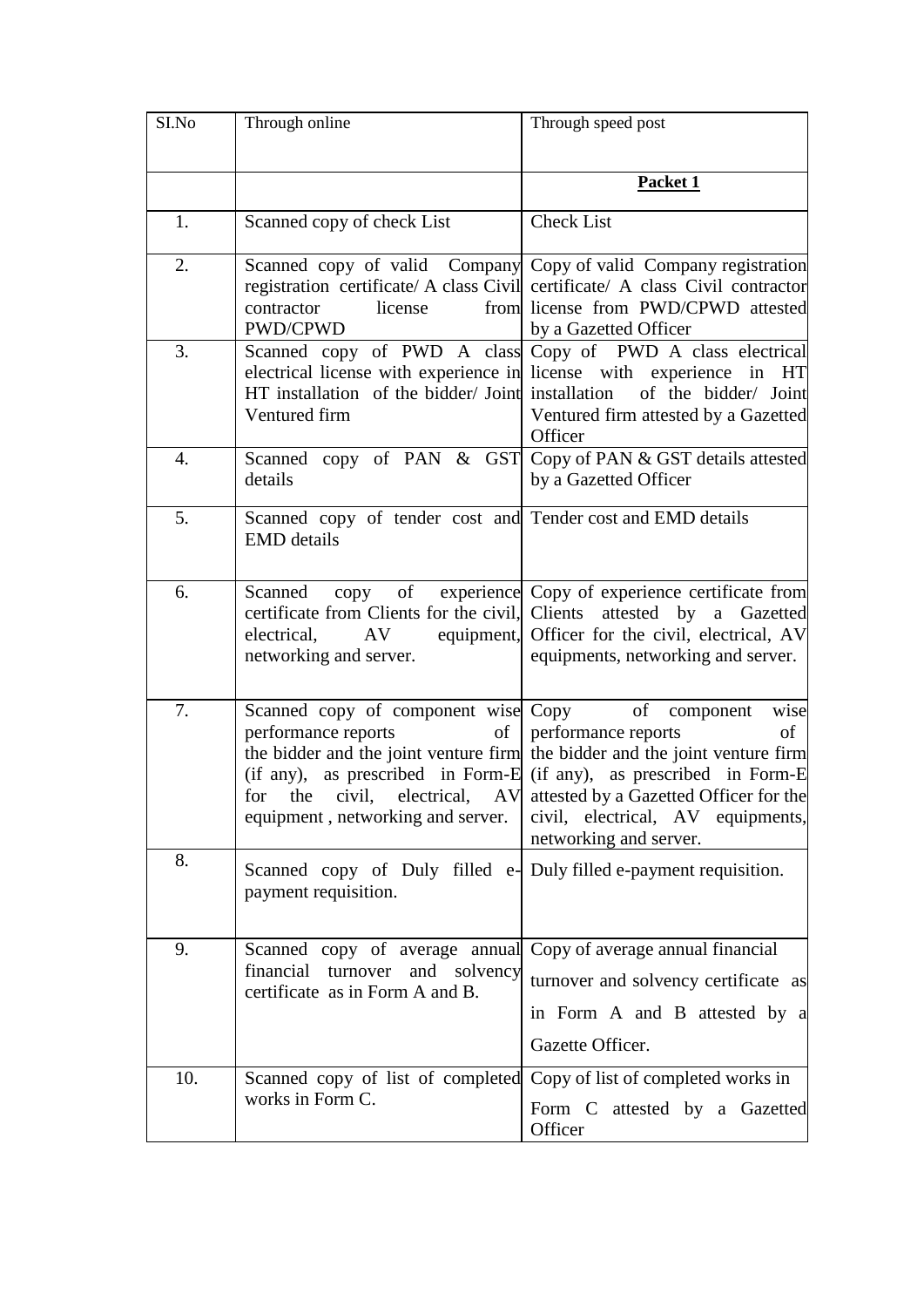| 11. | of<br>Scanned copy of list<br>projects under execution/awarded<br>in Form<br>$D$ .                                                                                                                                                                                                                                              | Copy of list of projects under<br>execution/awarded in Form D<br>attested by a Gazetted Officer.                                                                                                                                                                            |
|-----|---------------------------------------------------------------------------------------------------------------------------------------------------------------------------------------------------------------------------------------------------------------------------------------------------------------------------------|-----------------------------------------------------------------------------------------------------------------------------------------------------------------------------------------------------------------------------------------------------------------------------|
| 12. | Scanned copy of Organization Organization setup in Form F and<br>setup in Form F and Form G<br>mentioning the experience<br>and<br>qualification<br>of the<br>staff<br>and<br>manpower of the bidder and joint<br>venture firm separately in civil,<br>AV<br>equipments,<br>electrical,<br>Networking and virtualization field. | Form G mentioning the experience<br>and qualification of the staff and<br>manpower of the bidder and joint<br>venture firm separately in civil,<br>electrical, AV equipments,<br>Networking and virtualization field.                                                       |
| 13. | Scanned copy of Details of Joint Details of Joint Venture firm if any<br>Venture firm if any                                                                                                                                                                                                                                    |                                                                                                                                                                                                                                                                             |
| 14. | agreement signed between bidder and between bidder and Joint Venture firm<br>lead partner signed by all partners                                                                                                                                                                                                                | Scanned copy of MoU / Consortium MoU/ Consortium agreement signed<br>Joint Venture firm. Scanned copy of $(\text{in original})$ . A valid power of attorney in<br>a valid power of attorney in the name of the name of lead partner signed by all<br>partners (in original) |
| 15. | Scanned copy of Self declaration Self declaration regarding<br>regarding<br>not blacklisted<br>India/Abroad for last 7years.                                                                                                                                                                                                    | not<br>in blacklisted in India/Abroad for last<br>7 years. (in original)                                                                                                                                                                                                    |
| 16. | requires for tender acceptance.                                                                                                                                                                                                                                                                                                 | Scanned copy of other certificates Copy of other certificates requires<br>for<br>tender acceptance.<br>Packet 2 (AV and Networking                                                                                                                                          |
|     |                                                                                                                                                                                                                                                                                                                                 | <b>Equipments</b> )                                                                                                                                                                                                                                                         |
| 17. | Scanned copy of non priced BoM Signed Copy of non priced BoM<br>with make and model of the items to<br>be supplied (In Format $AV1$ )                                                                                                                                                                                           | with make and model of the items to<br>be supplied                                                                                                                                                                                                                          |
| 18. | Scanned<br>technical<br>the<br>required.(In Format AV2)                                                                                                                                                                                                                                                                         | copy of compliance Signed Copy of<br>compliance<br>statement specifying compliance to statement specifying compliance to<br>specification the technical specification required.                                                                                             |
| 19. | Projectors,<br>Mixer, Amplifier, Projectors,<br>Computers,<br>Speakers,<br>podium, camera. (In Format AV3)                                                                                                                                                                                                                      | Scanned copy of MAF for Switches, Signed Copy of MAF for Switches,<br>Mixer,<br>Amplifier,<br>Digital Speakers,<br>Computers,<br>Digital<br>podium, camera.                                                                                                                 |
| 20. | support offices/ service (In Format support offices/ service<br>AV4)                                                                                                                                                                                                                                                            | Scanned copy of OEM sales and Signed Copy of OEM sales and                                                                                                                                                                                                                  |
| 21. | Indian market for at least 10 years" Indian market for at least 10 years"<br>(In Format AV5)                                                                                                                                                                                                                                    | Scanned copy of Self Affidavit Signed Copy of Self Affidavit<br>regarding "operation of OEM in the regarding "operation of OEM in the                                                                                                                                       |